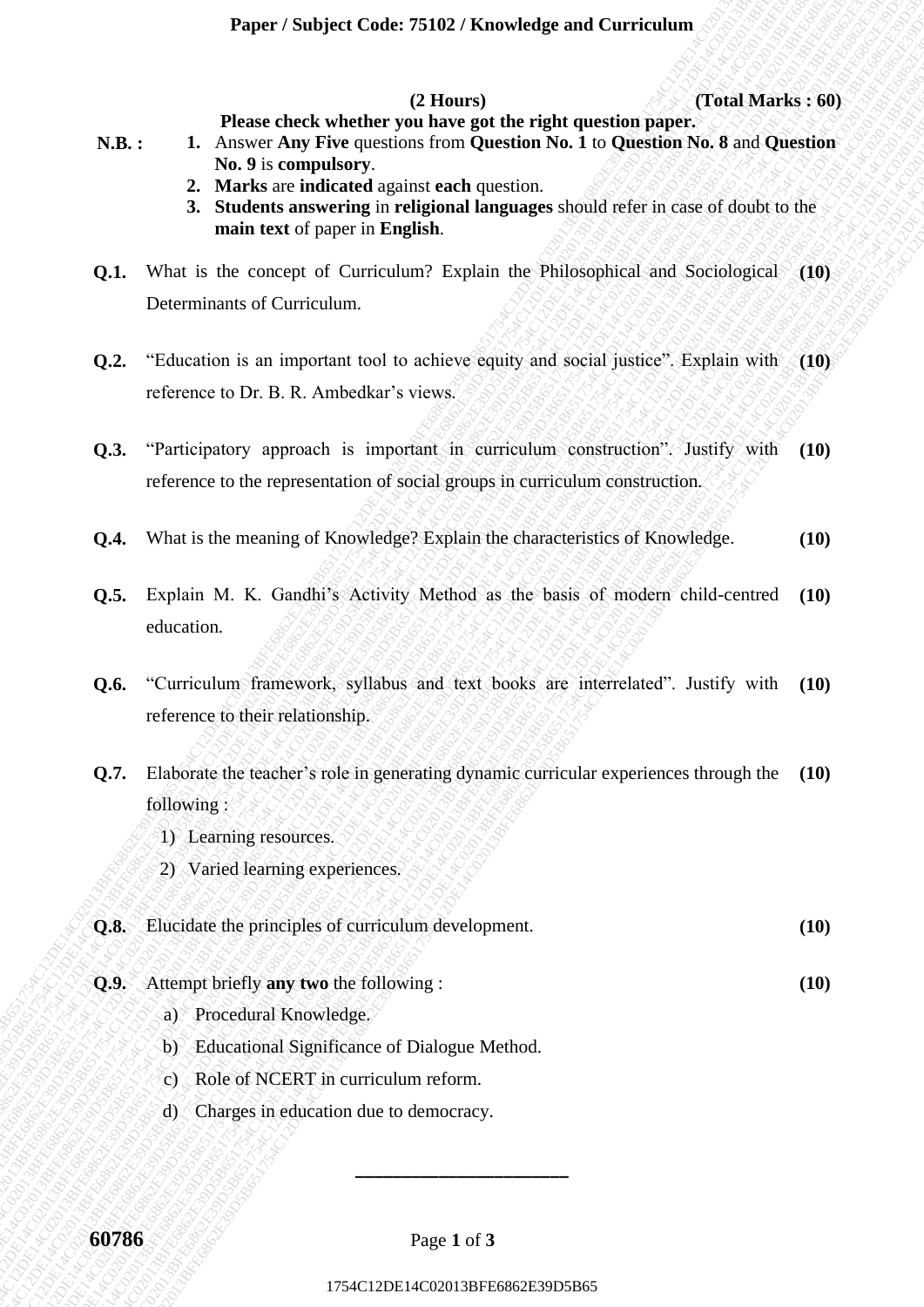## (मराठी भाषांतर) (२ तास)

(एकूण गुण : ६०)

 $(80)$ 

- अभ्यासक्रम म्हणजे काय? अभ्यासक्रमाची तात्त्विक आणि समाजशास्त्रीय निर्धारेके स्पष्ट करा.  $(80)$ १.
- ''समता आणि सामाजिक न्याय साध्य करण्याचे शिक्षण हे महत्त्वपूर्ण साधन होय.'' डॉ. बी. आर. (१०)  $\ddot{\mathcal{S}}$ . आंबेडकरांचे विचार वरील विधानासंदर्भात स्पष्ट करा.
- ''अभ्यासक्रम रचनेत सहभागात्मक उपागम महत्त्वपूर्ण आहे.'' अभ्यासक्रमरचनेत सामाजिक गटाच्या (१०) ३. प्रतिनिधित्वाच्या संदर्भात विधानाचे समर्थन करा.
- ज्ञान म्हणजे काय? ज्ञानाची गुणवैशिष्ट्ये स्पष्ट करा.  $(80)$  $X_{\cdot}$
- ५. एम. के. गांधीजींची कृती पध्दती ही आधुनिक बालककेंद्री शिक्षणाचा आधार आहे, हे स्पष्ट करा.  $(80)$
- "अभ्यासक्रम आराखडा, पाठ्यक्रम आणि पाठ्यपुस्तके परस्परसंबंधित आहेत." त्यांच्यातील परस्पर (१०) ६. संबंधाच्या संदर्भात समर्थन करा.
- गतिशील अभ्यासक्रमीय अनुभव निर्मितीत शिक्षकाची भूमिका खालील मुद्यांनुसार सविस्तर लिहा.  $(90)$  $\mathsf{G}.$ 
	- $\langle \rangle$ अध्ययन संसाधने.
	- वैविध्यपूर्ण अध्ययन अनुभव. २) (२
- अभ्यासक्रम विकसनाची तत्त्वे विशद करा.  $(80)$  $\mathcal{L}.$
- ९. खालीलपैकी **कोणत्याही दोहों**वर थोडक्यात लिहा :
	- अ) प्रक्रियात्मक ज्ञान.
	- ब) संवाद पद्धतीचे शैक्षणिक महत्त्व.
	- क) अभ्यासक्रम पुर्नःरचनेत एनसीइआरटी (NCERT) ची भूमिका.
	- ड) लोकशाहीमुळे शिक्षणात झालेले बदल.

60786

Page 2 of 3

1754C12DE14C02013BFE6862E39D5B65